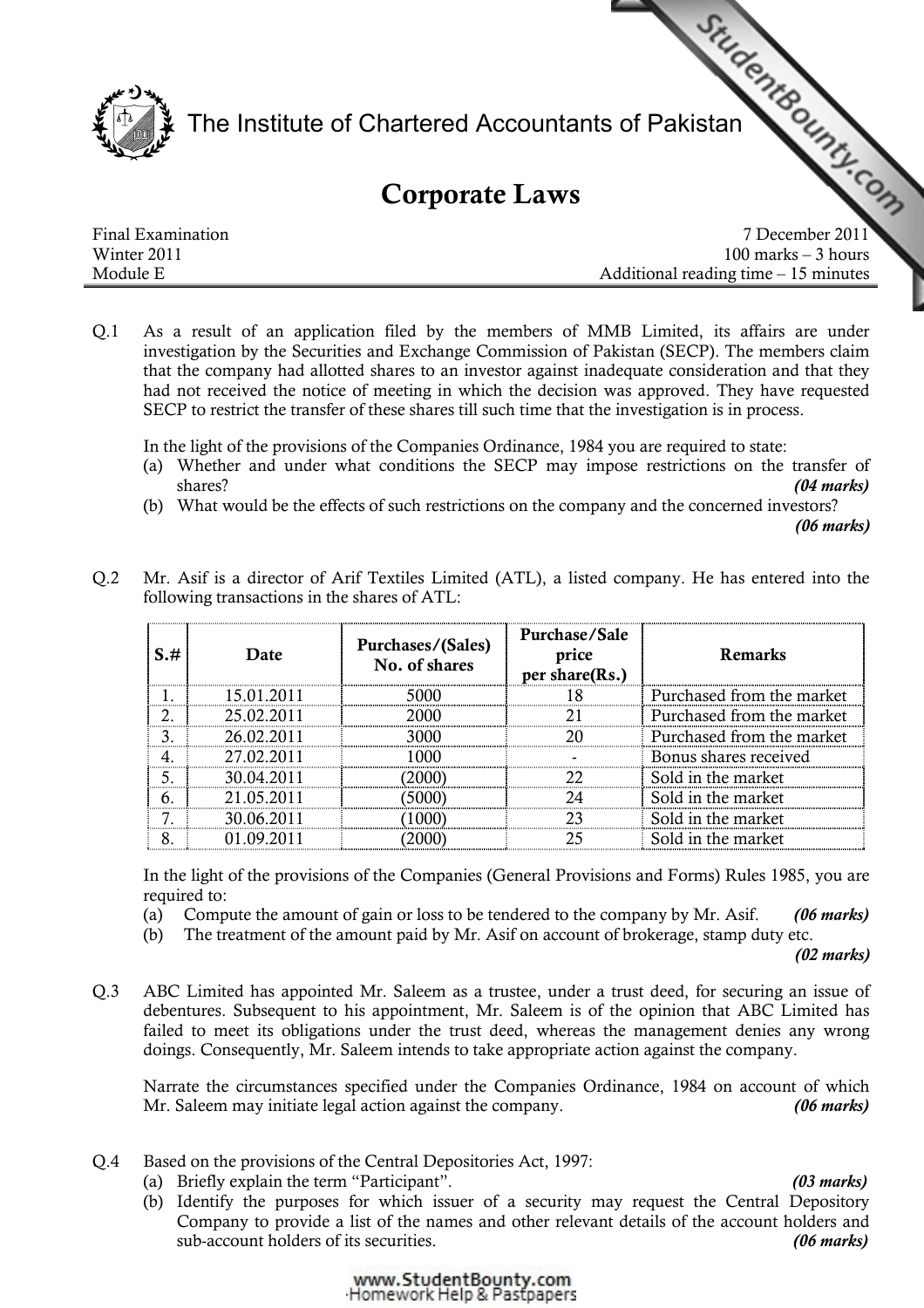Q.5 Nihal Associates is an association of persons and is involved in charitable and other social activities for the welfare of the general public. It intends to register itself as a limited company but does not want to include the word "Limited" in its name.

In view of the provisions of the Companies (General Provisions and Forms) Rules 1985, you are required to identify the conditions that Nihal Associates would need to fulfill in order to get the required permission from the Securities and Exchange Commission of Pakistan. (06 marks)

Q.6 A number of shareholders of Nazeer Industries Limited want to hold an extraordinary general meeting to discuss an important matter relating to the company.

In view of the provisions contained in the Companies Ordinance, 1984 explain:

- (a) The conditions under which it would become mandatory for the company to convene the meeting. (03 marks)
- (b) The rights of the concerned shareholders in case the company fails to convene the meeting.

(05 marks)

Q.7 Ryan Industries Limited (RIL) has been incurring losses for the last few years and has therefore not declared any dividends. Consequently, the market price of its shares has declined and this has also adversely affected the prices of shares of other group companies. The directors of RIL have therefore decided to opt for voluntary de-listing of the shares of RIL and to offer the purchase of shares from the market.

Who will determine the offer price and what would be the basis for determination of the offer price under the listing regulations?  $(05 \text{ marks})$ 

Q.8 (a) Al-Faizan Investment Limited (AFIL), is a non banking financial institution (NBFC) listed on the Lahore Stock Exchange. It intends to make investment in unquoted shares of Folks Resorts (Pvt) Limited.

> Narrate the conditions that AFIL would need to comply with under the NBFC Rules, 2003 while making the above investment. (05 marks) (05 marks)

- (b) With reference to Non- Banking Finance Companies and Notified Entities Regulations, 2008:
	- (i) List the persons who are included in the definition of Key Executive.  $(06 \text{ marks})$ (ii) Identify the circumstances under which a Director is considered to have a Conflict of Interest. (06 marks)
- Q.9 The Board of Directors of Ujala Industries Limited, a recently incorporated listed company, intends to hold a meeting of the Directors for approval of the annual accounts, declaration of dividend and to make other important decisions relating to the company.

At the request of the directors, you being the company secretary, are required to explain the provisions of the Securities and Exchange Ordinance, 1969 as to what constitutes:

- (a) Inside information  $(04 \text{ marks})$
- (b) Insider trading (05 marks) (05 marks)
- Q.10 Bilal Garments Limited (BGL) has recently been incorporated in Pakistan. However, prior to obtaining the certificate of commencement of business, BGL has entered into an agreement with Taqi Engineering Limited (TEL) for the supply and installation of machinery at its factory. BGL has also signed an agreement with a commercial bank for a short term finance facility for payment of advance to TEL.

In the light of the provisions of the Companies Ordinance, 1984 comment on the legality and the implication of entering into the above agreements. (05 marks)

> www.StudentBounty.com Homework Help & Pastpapers